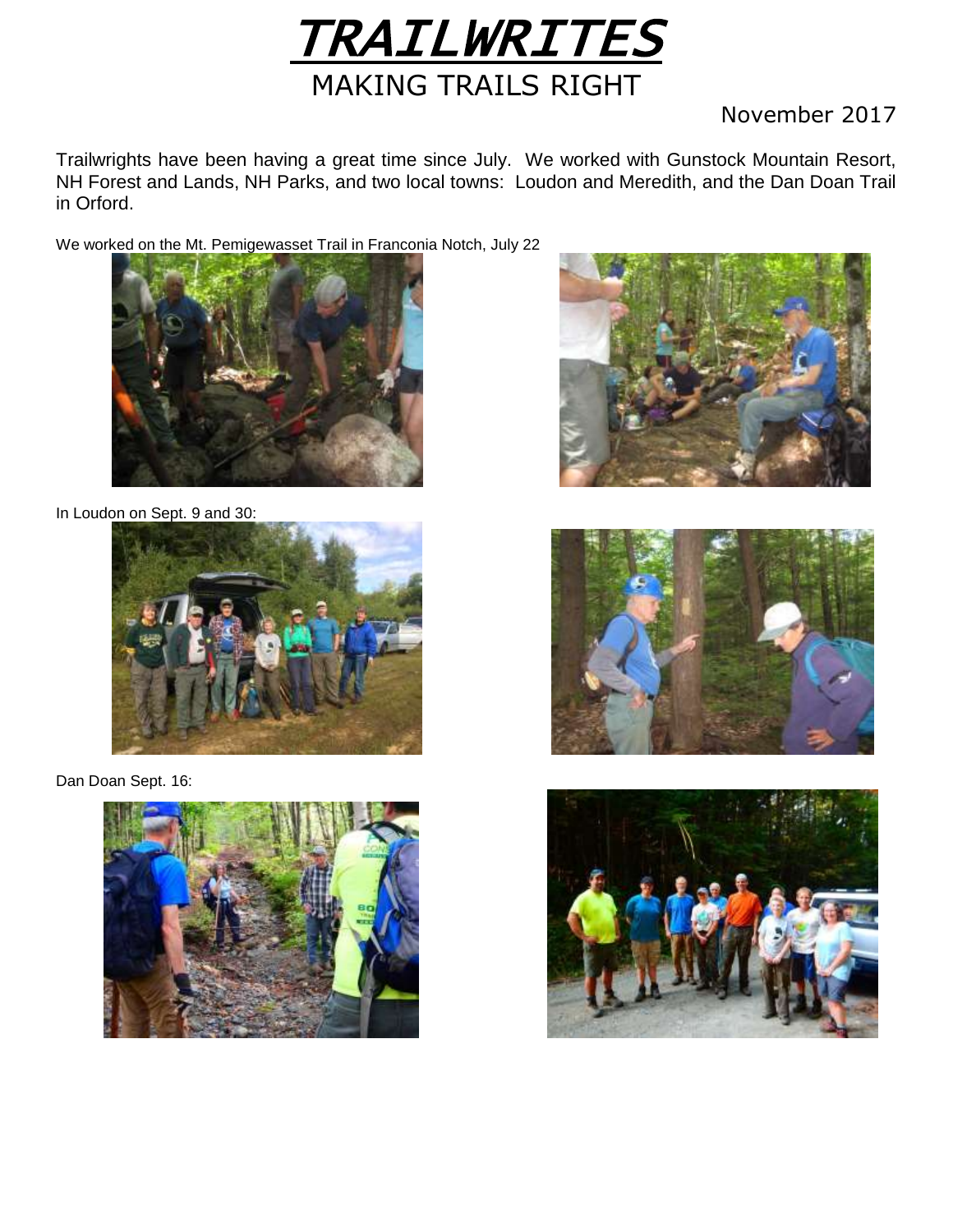#### Artist's Bluff Oct. 14:



Meredith Oct. 28:





### Go on our website at www.trailwrights.org or our Facebook page to see any updates

72 Summits finishers:

Two new members to the 72 summits: #32 Alexandra Herr 9/4/2017 and #33 Donna Dearborn 9/30/17

### THANKS TO BOB SPOERL FOR THE NEW ROTARY HAMMER DRILL. NOW WE CAN HAVE MORE FUN!

## FOR SALE

Bell & Howell automatic professional Slide projector used by Trailwrights for several years when we made presentations to other groups. If anyone is interested, or knows some way to sell this item, could you please notify a member of the Board.

### Trailwrights Directory

|                             | www.Trailwrights.org Trailwrights@pobox.com |  |
|-----------------------------|---------------------------------------------|--|
| President                   | <b>OPEN</b>                                 |  |
| Vice President: Bob Spoerl  | 603-437-0541 rspoerl@myfairpoint.net        |  |
| Secretary: Peggy Graham     | 603-286-3506 halpeg76@metrocast.net         |  |
| Treasurer: Ralph Potter     | 603-228-2366 sandyjs1@comcast.net           |  |
| Director:Ray Jackson        | 978-597-8813 rayjtrails@gmail.com           |  |
| Director: Rick Blanchette   | 603-878-1464 rick.blanchette@gmail.com      |  |
| Director: Darrell Hamilton  | $603-471-0249$ darrell-h@comcast.net        |  |
| Hiking: Bruce Richards      | 603-703-6566 bruce4trails@gmail.com         |  |
| Trail/Toolmaster: Dave Dick | 603-848-3978 ddick1@comcast.net             |  |
| Webmaster: Rick Blanchette  | 603-878-1464 rick.blanchette@gmail.com      |  |